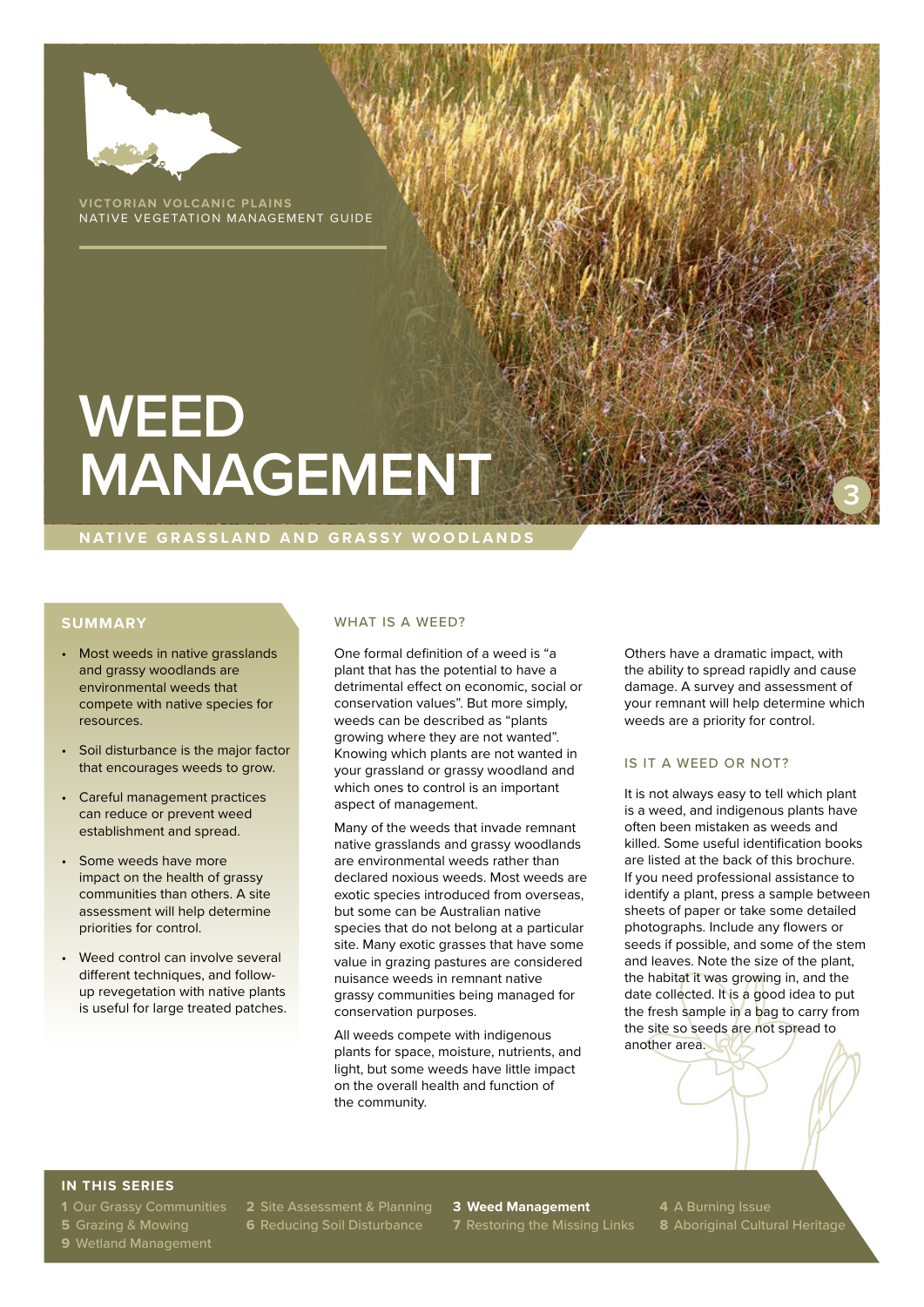# **WEED MANAGEMENT**

# **NATIVE GRASSLAND AND GRASSY WOODLANDS**

#### HOW ARE WEEDS SPREAD?

Weed seeds can be introduced to a site in many ways including:

- Transportation on machinery or equipment.
- Spreading contaminated fodder.
- Carried on the coats of animals and clothing of people.
- Movement of soil, gravel and other materials.
- Movement of water or blown in the wind.

Many activities such as heavy grazing, trampling, cultivation, ploughing, use of heavy vehicles, and removal of vegetation, disturb the soil and provide good conditions for weeds to establish. Grasslands and grassy woodlands in good condition usually have a crust of lichens, mosses and algae over bare soil patches. This soil crust helps prevent weed seeds from germinating, so it is important not to break it up.

Additional nutrients added to the soil in fertilizers and animal manure, and water runoff from earthworks enable the weeds to grow strongly and crowd out native plants. Stock camps increase soil fertility and are a source of weeds.

#### **HIGH THREAT WEEDS OF GRASSY COMMUNITIES**

Many weeds are very aggressive and once established will quickly invade native grasslands and grassy woodlands. These high threat weeds are a priority for control. Some common high threat weeds in grassy communities are:

- Phalaris
- Cocksfoot
- **Serrated Tussock**
- Chilean Needle-grass and other introduced needle-grasses
- Sweet Vernal-grass
- Brown-top Bent
- Prairie Ground-cherry
- Galenia
- Spanish Artichoke and other thistles
- Woody weeds like African Boxthorn, Gorse, Briar Rose and Boneseed.

#### WAYS TO REDUCE THE IMPACT OF WEEDS

Understanding why a weed exists where it does in your grassland or grassy woodland helps you choose appropriate control methods and to change management practices that make the site unsuitable for weed growth. Some ways to reduce the impact of weeds are:

- Make sure vehicles, clothing and equipment are free of weed seeds before entering the remnant.
- Avoid disturbing soils or driving through the remnant especially during wet weather, as the fragile soil crust may be damaged and allow weeds to establish.
- Be careful with use of fertilizers as they can stimulate weed growth and change the composition of the grassy community.
- Avoid overgrazing the remnant and maintain a good ground cover.
- Don't slash or mow the remnant when weeds are seeding.
- Avoid feeding hay or grain to livestock within your good quality grassland or grassy woodland.
- Try to put livestock in a weed free area for a few days before moving them into the remnant.

BELOW: Sweet Vernal Grass is a difficult to control<br>grassy weed



BELOW: Sprayed Serrated Tussock in a native grassland

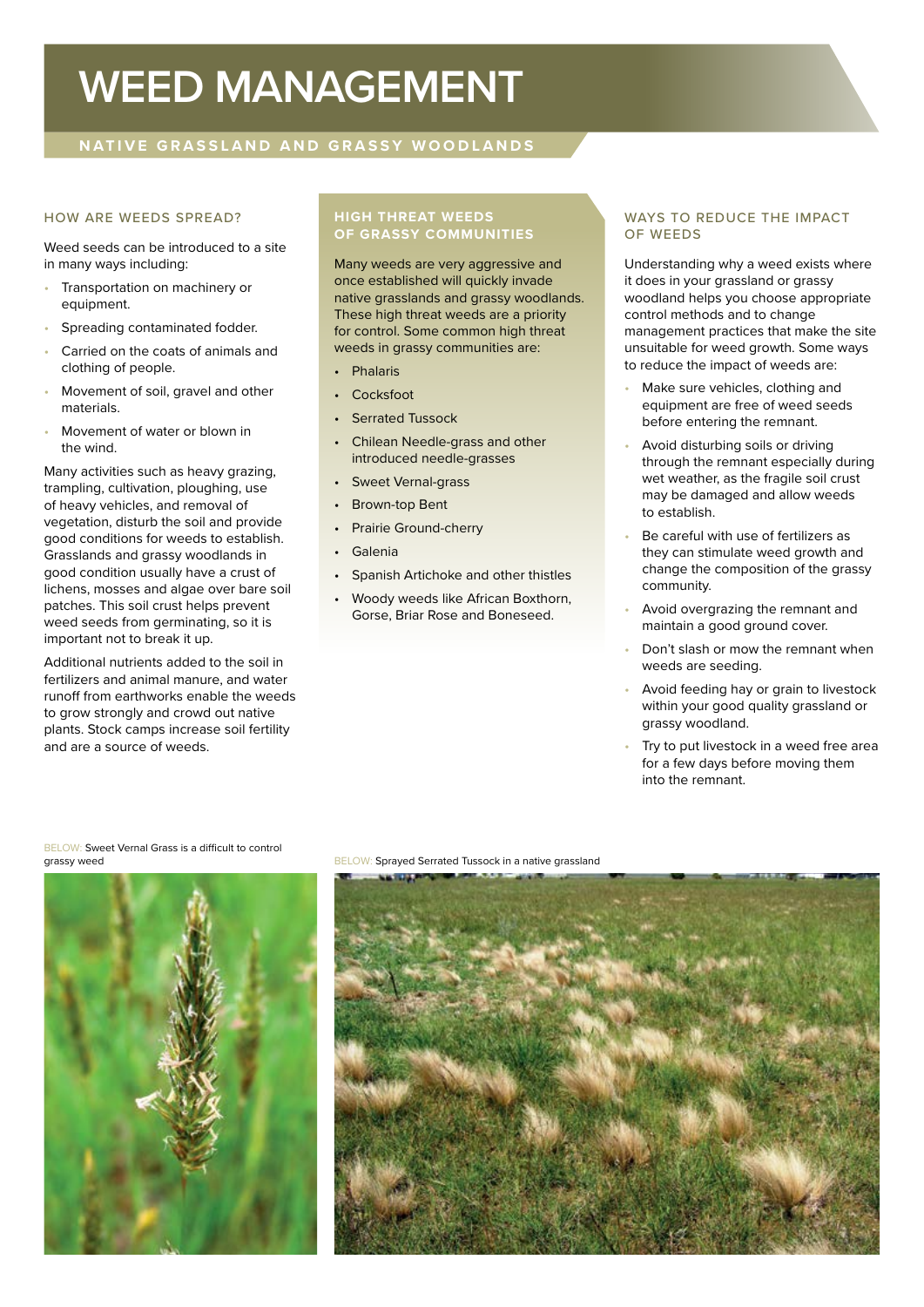# **WEED MANAGEMENT**

# **NATIVE GRASSLAND AND GRASSY WOODLANDS**

### WEED CONTROL METHODS

Weeds can be controlled using mechanical, chemical, or biological methods as well as through careful land management practices.

- Mechanical methods are physical removal or suppression by hand or machine (e.g. pulling, cutting, digging, ring-barking, mulching).
- Chemical control involves the application of herbicides or other substances that kill the plants or inhibit their growth.
- Biological control agents that consume or weaken a plant, can be used for some weeds, often as part of a district control program.
- Burning, grazing, or changing land management practices can also be used to inhibit weed growth.

Effective control usually requires a combination of methods and repeated attempts over time. It is also useful to learn about the life cycles and growth habits of weeds to help you plan a control program.

- When there are only a few weeds present, they could be removed by hand with minimal soil disturbance.
- It is important to prevent seed development of annual plants that grow and run to seed in one year.
- Regular burning of grasslands tends to diminish the amount of weeds over time.
- Burning might not be suitable where seed stores of major problem weeds exist in the soil, unless you want to stimulate new weed growth for targeted herbicide application.
- Slashing or light grazing by stock before the weeds set seed can be useful in weedy patches if burning is not suitable.
- When slashing or grazing for weed control, try to avoid times when native species present are flowering or seeding.

Consider employing a contractor experienced in weed control in native vegetation. Because of their knowledge and access to equipment, it may be more economical for them to do the work than for you to do it yourself.

# USING HERBICIDES SENSIBLY

Herbicides can be an effective and cost-efficient method of control when used carefully.

- Apply when the weeds are actively growing (typically early spring to early summer).
- After a long dry period, try waiting until rain has washed the dust off the leaves and the plants are growing again to get better results.
- Avoid spraying annuals after they have dropped their seeds, it is a waste of money.
- Weeds with corms or bulbs may grow back the following year from dormant bulbs that were not affected by the spray.
- Use the minimum amount of the correct chemical for the task. Some herbicides are for general use, while others are made to specifically target grasses, or broad-leaf herbs, or shrubs.
- Avoid impacts on non-target species by carefully spot-spraying or wickwiping. If not used carefully, some herbicides can also kill the soil crust below the plant and increase the potential for more weeds to grow.
- Address isolated infestations first. Always work from the least degraded to the most degraded areas.

# **WHAT'S NEXT?**

If you remove the weeds, what will replace them? In a remnant with relatively few weeds, native plants are likely to fill small gaps left. But if you have removed large patches of weeds, fill the gaps with what you want to grow there, otherwise more weeds will probably beat you to it. Plant seeds or seedlings of indigenous plant species into the bare areas. Make sure the seed has been collected locally.

Grasslands and grassy woodlands provide key habitat for fauna. It may be necessary to do the weed control works and revegetation in stages as some weeds provide nesting sites or a food supply for native animals.

Finally, regularly monitor sites where weed control and revegetation have been done to see what follow-up treatment might be needed.

*Weeds can be controlled " using mechanical, chemical, or biological methods as well as through careful land management practices.*

*"*